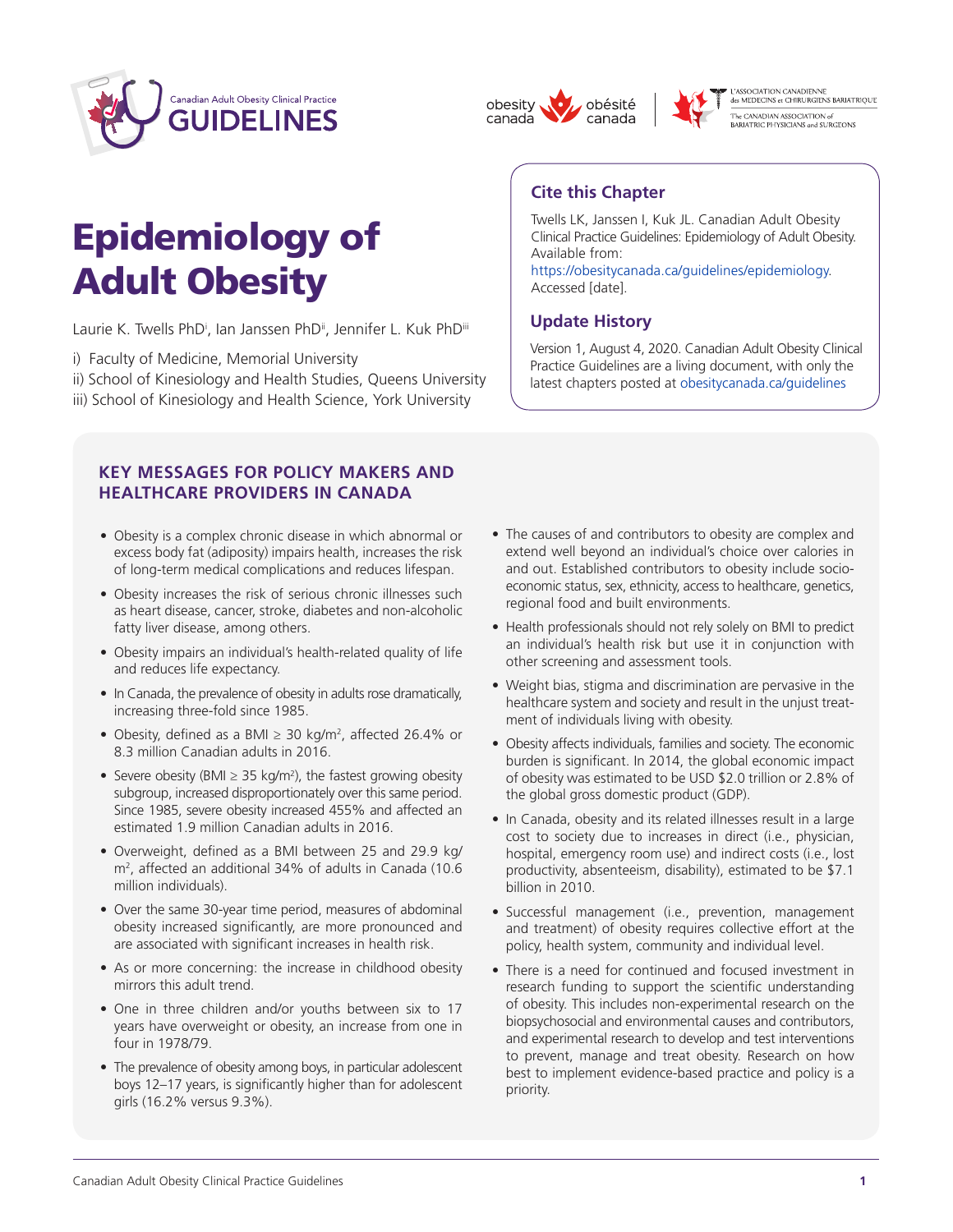#### **RECOMMENDATIONS**

- 1. Healthcare providers can recognize and treat obesity as a chronic disease, caused by abnormal or excess body fat accumulation (adiposity), that impairs health, with increased risk of premature morbidity and mortality (Level 2b, Grade B).<sup>1-6</sup>
- 2. The development of evidence-informed strategies at the health system and policy level can be directed at managing obesity in adults (Level 2b, Grade B).<sup>2-6</sup>

#### **Introduction**

Obesity rose dramatically in Canada and in many other countries over the last 30 years and is a global public health priority. Obesity is estimated to affect 13% of the adult population worldwide, affecting over 650 million individuals.<sup>1-3</sup> Globally, obesity is one of the largest contributors to poor health, with annual costs estimated to be USD \$2 trillion dollars, equivalent to 2.8% of the world's GDP and equal to the costs of smoking.<sup>7</sup> In Canada, annual direct medical care costs for hospital admissions, medication use, physician fees and emergency room visits were estimated to be CAD \$3.9 billion in 2010.<sup>8</sup> When indirect costs are included, such as shortand long-term disability, absenteeism, presenteeism and premature death, this increases to \$7.1 billion.<sup>9</sup>

Obesity impacts the health and psychosocial wellbeing of individuals living with obesity. Health-related quality of life is significantly lower for individuals living with obesity when compared to the general population due to impaired mental health, increased depression and anxiety, problems with pain and discomfort and reduced mobility.10 People living with obesity experience pervasive weight bias, stigma and discrimination that further impacts their wellbeing and leads to health and social inequalities.<sup>11</sup>

Obesity is a chronic disease characterized by the presence of excessive and/or dysfunctional adipose tissue that impairs health and wellbeing. Obesity is a complex disease in both its etiology and pathophysiology.<sup>12</sup> In epidemiological research, obesity is often determined using the body mass index (BMI), calculated as weight in kilograms divided by height in metres squared (kg/m<sup>2</sup>). Obesity is defined as a BMI greater than or equal to 30 kg/ $m<sup>2</sup>$  and further divided into subgroups: Class I: BMI 30-34.9 kg/m<sup>2</sup>, Class II: BMI 35–39.9 kg/m<sup>2</sup> and Class III: BMI  $\geq$  40 kg/m<sup>2</sup>. The term severe obesity is used for individuals with a BMI  $\geq$  35 kg/m<sup>2</sup>.

Due to its ease of measurement, BMI is often used to estimate the health risks associated with excess body weight. Increasing BMI is associated with increased health risks.<sup>13,14</sup> Other anthropometric measures such as waist circumference, waist-to-hip ratio and skinfold measures are used as proxies of total or abdominal adiposity and to estimate how obesity and abdominal obesity impact. These measures also have limitations related to validity and reliability, and as with BMI do not directly measure total or regional body fat.<sup>15</sup> Of

these anthropometric measures, waist circumference is a measure frequently used to assess excess body weight or girth around the abdominal area. Increasing waist circumference is associated with increased health risks for diabetes, hypertension and coronary heart disease. Threshold cut-off values used to assess health risk have been determined to be > 102 cm (40 inches) in men and > 88 cm (35 inches) in women.<sup>16</sup>

Other assessment criteria have been developed to assess obesityrelated health risks, including the Edmonton Obesity Staging System (EOSS), a five-point ordinal (0–5) classification system that examines comorbidity and functional status and its relationship with mortality. The EOSS predicts mortality independent of BMI and may be more applicable for use independent of or in addition to BMI and waist circumference in a clinical setting when screening for and assessing an individual's health risk for obesity.17

In Canada, the prevalence of obesity in adults (18 years +) increased dramatically over the last three decades independent of whether actual or self-report measures are examined. Using actual measures of heights and weights, obesity, defined using BMI, increased more than 300% from 6.1% in 1985 to 26.4% in 2015/2016.18 When using self-report measures, the prevalence was 20.1% equating to just over a 200% increase (Figures 1a and 1b).<sup>18</sup> As self-reported height and weight underestimate actual measures and therefore the prevalence of obesity in Canada, continued surveillance using actual measures is important (Figure 2).

In Canada, the prevalence of obesity varies by geographical region. In 2015–2016, the prevalence of obesity was highest among the Atlantic Provinces (Newfoundland and Labrador, Prince Edward Island, Nova Scotia and New Brunswick) and lowest in British Columbia and Quebec (Figure 3).<sup>19</sup> Since 1985, the proportion of people affected by severe obesity increased disproportionately. Between 1985 and 2016, Class II and III obesity increased by 455% (from 1.1% to 6.0%) affecting an estimated 1.9 million adults (Figure 1b).<sup>20</sup> This increase in prevalence is a major concern as severe obesity (Class II and III) is associated with a much higher risk of ill health and premature mortality than Class I obesity.5,20 In Canada, although the prevalence of obesity (BMI  $\geq$  30 kg/m2) has continued to increase over the last 10 years, data suggest the prevalence of obesity has remained largely stable between 2007 and 2017.<sup>20,21</sup>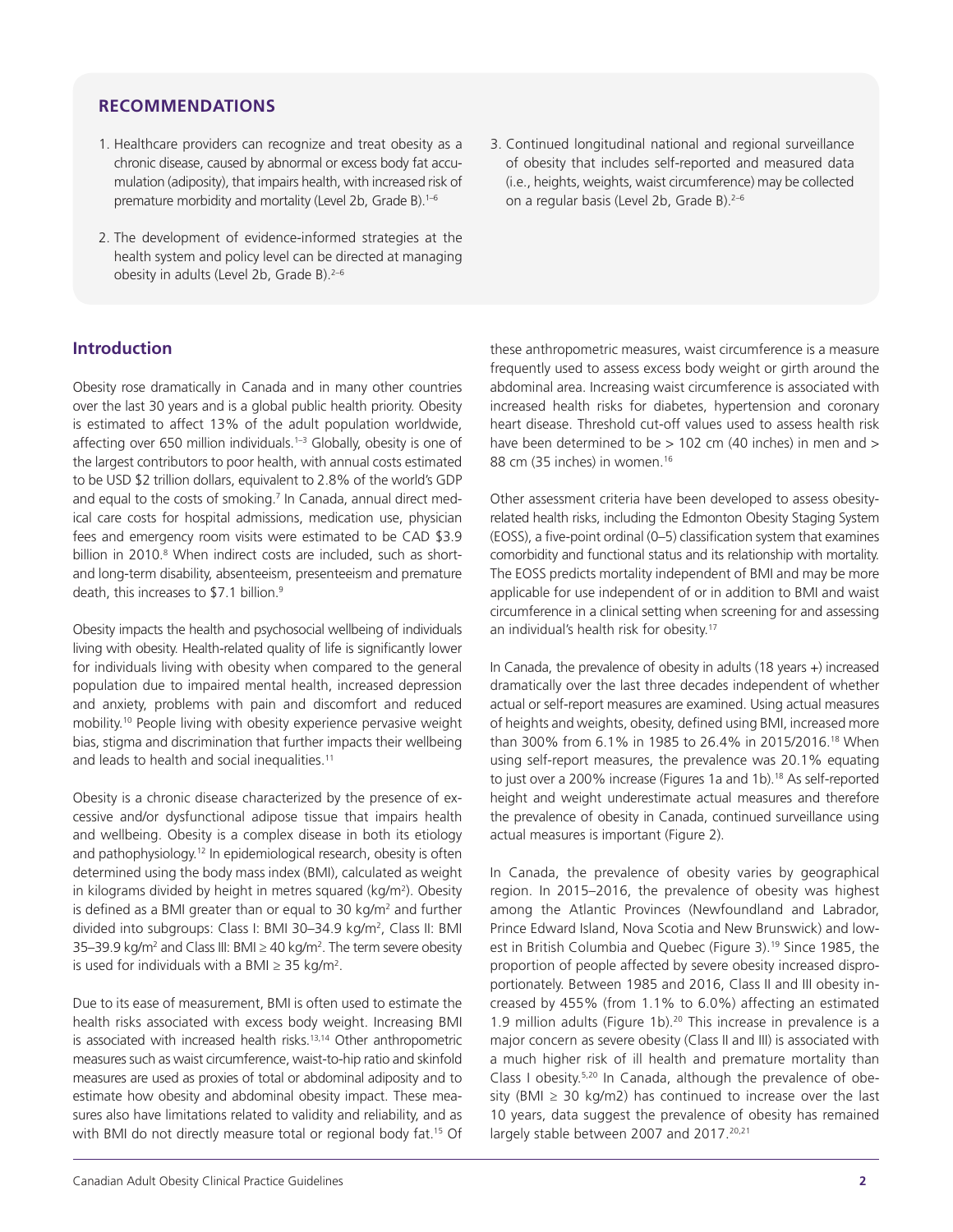

Figure 1a: The Prevalence (%) of Obesity in Canada, 1985–2016\*

Figure 1b: Percentage Change (%) in the Prevalence of Obesity in Canada, Using 1985 as a Baseline (Self-Report)\*

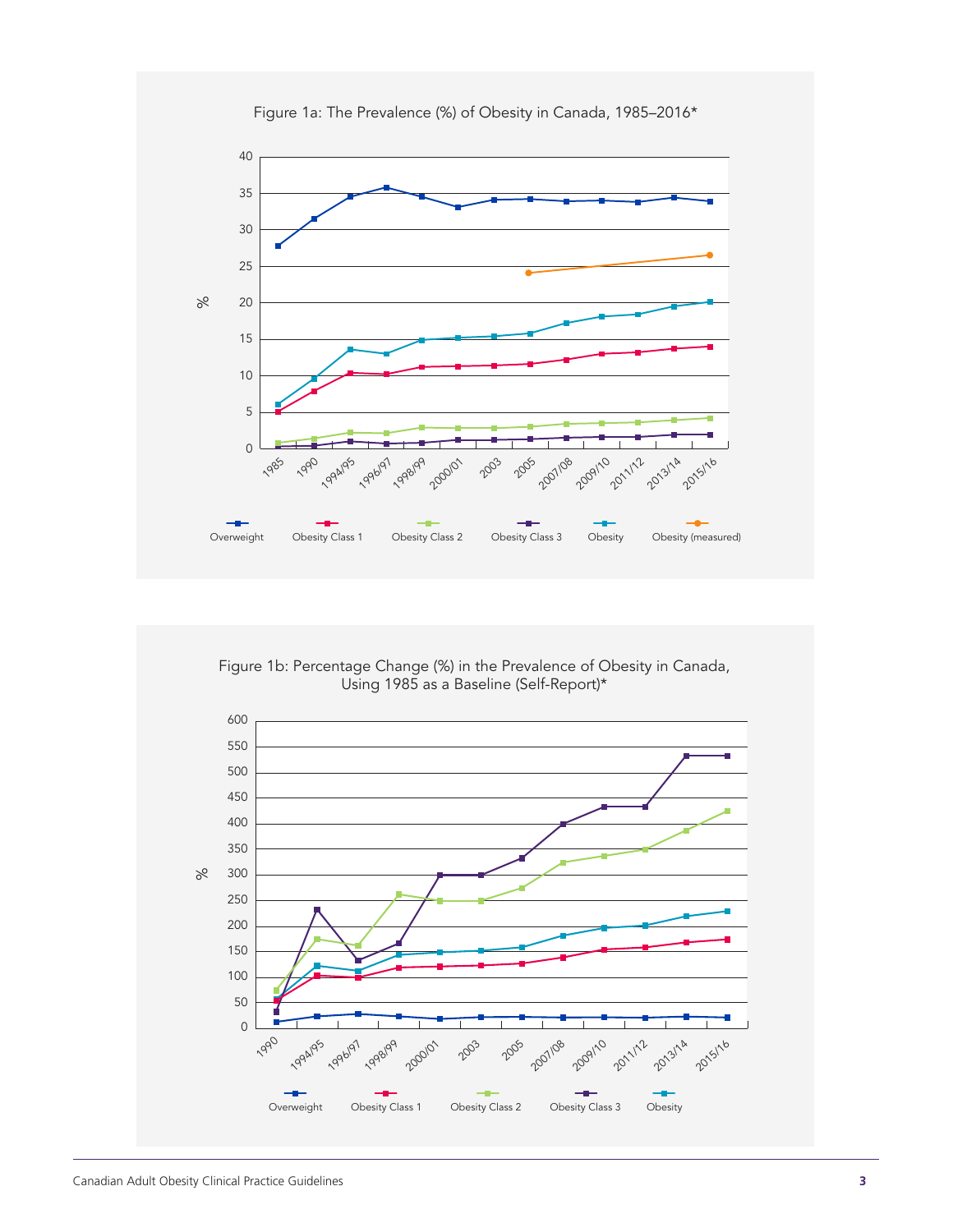



Figure 3: Percentage of the Population Aged 18+ Years Classified as Overweight, Obesity Class 1, Obesity Class 2 and Obesity Class 3, by Provinces Across Canada, 2015-2016 (Self-Report)\*



\*Data Sources for Figures 1a-3: i) Compiled by the Health Analytics and Evaluation Services Department, NL Centre for Health Information using Statistics Canada, Canadian Community Health Survey, Share File, 2001 – 2015–2016 ii) Twells et al. 2014.3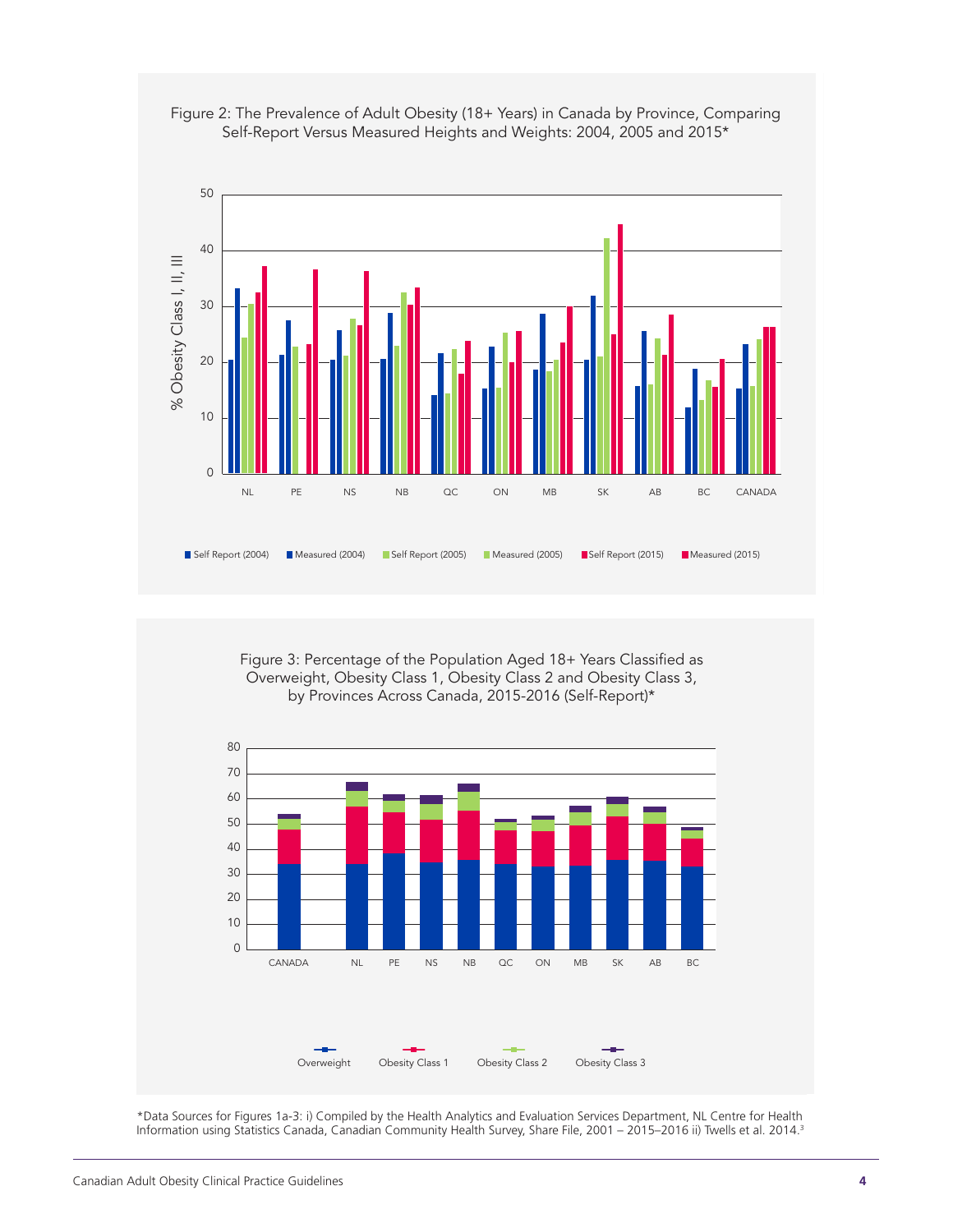Increasing abdominal obesity is associated with significant health risks. In Canada, over the last three decades, abdominal obesity measured by waist circumference presents a concerning picture. Using measured waist circumference data and threshold cut-offs from Canadian health surveys conducted in 1981, 1988 and 2007–2009, the prevalence of abdominal obesity increased from 11.4% to 14.2% to 35.6%, respectively. Differences in waist circumference by sex are also reported. Over this time period men's average waist circumference increased by 6.5 cm while for women the average increase was 10.6 cm.<sup>22</sup> Temporal changes in obesity, based on waist circumference, are more pronounced than changes in BMI. In 1981, for each unit increase in BMI, the equivalent increase in waist circumference was 1.98 cm compared to in 2007–2009, when a unit increase in BMI was equivalent to an increase in waist circumference of 2.22 cm. In adults affected by obesity, 93% have a waist circumference that places them at an increased health risk.<sup>22,23</sup> This data illustrates that the obesity phenotype or what obesity looks like may be changing and the risks associated with this change in abdominal obesity may be even more significant and place a larger burden on individuals, the health system and society than increasing health risk associated with BMI.

In Canada, the prevalence of excess body weight (overweight and obesity) in children (six to 17 years) has increased over the last four decades. Using the World Health Organization criteria for children,<sup>24</sup> the prevalence of overweight and obesity increased from 23.3% in 1978/79 to 31.4% in 2014. However, similar to adult trends, data from the last 10 years suggest the prevalence of overweight and obesity in children may have stabilized.<sup>25</sup> Excess body weight differs significantly in children depending on sex, level of household income and place of residence. For example, obesity rates are higher: among 12–17-year-old boys (16.2%) than girls of the same age (9.3%), and in lower household income children (16.9%) than in higher income households (9.3%). Further, regional variations exist; in some regions of Canada the prevalence of overweight and obesity is 28.9%, while in others it is 65%.25

#### **Health risks of obesity**

Obesity increases the risk of developing a number of complications.26 Most concerning, it increases the risk of developing cardiovascular disease<sup>5</sup> and cancer,<sup>27-30</sup> two primary causes of premature mortality in Canada, resulting in a reduction of life expectancy by six to 14 years.<sup>5,31</sup> It is estimated that 20% of all cancers can be attributed to obesity, independent of diet. Obesity increases the risk of colon, kidney, esophageal and pancreatic cancers in both sexes and endometrial and post-menopausal breast cancers in women.<sup>30</sup> Obesity also increases the risk of developing type 2 diabetes, $32$  gallbladder disease $33$  and gout. $34$  In addition to the aforementioned health problems, obesity is associated with functional limitations and psychological symptoms that impair quality of life. Obesity is associated with a nearly three-fold increased risk of osteoarthritis and changes in gait that negatively impact mobility. Pain associated with osteoarthritis leads to the avoidance of physical activity, thus further contributing to functional limitations and increased risk for depression and anxiety and reduced quality of

life.35 Obesity is also associated with a higher risk of many mental health conditions. For example, individuals living with obesity are twice as likely to be diagnosed with a mood disorder compared to individuals without obesity.<sup>36</sup>

Weight-related stigma is highly prevalent and occurs at home, places of employment, healthcare facilities, educational institutions and in the media. Negative societal attitudes, stigma and prejudice toward individuals living with obesity contribute to the large mental health burden observed. This bias negatively impacts the health of individuals through increased anxiety and depression, employment inequities, avoidance of healthcare professionals and inequitable treatment received in the healthcare system. Bias likely also contributes to the increased risk of mortality observed in individuals with obesity.<sup>6</sup>

Excess body weight, defined using BMI, increases the risk of mortality. This relationship has been clearly demonstrated in several largescale studies, independent of sex and ethnicity. A meta-analysis of 239 studies of more than 10 million individuals across four continents demonstrated that all classes of overweight and obesity were associated with an increased risk of all-cause mortality in every region in the world, with the exception of South Asia.<sup>4</sup> The relationship between BMI and mortality risk in Asian populations has been demonstrated in other studies.<sup>37</sup> In another meta-analysis of 57 prospective cohort studies, including close to one million individuals living in Western Europe and North America, mortality risk in both men and women was lowest in the BMI range between 22.5–25 kg/m²,5 and each 5 kg/m² increase in BMI above a BMI of 25 kg/m<sup>2</sup> was associated with a 30% increased risk of all-cause mortality. A dose-response relationship has been shown to exist between increasing BMI classes and an increased risk of mortality.<sup>38</sup>

#### **Causes and contributors for obesity risk**

The prevalence of obesity differs across demographic factors such as age, sex and ethnicity, as well as Indigenous and immigration status. In Canada, the prevalence of adult obesity increases with age.3 Between 2001 and 2012, a similar increase was observed in obesity (BMI  $\geq$  30 kg/m<sup>2</sup>) for men and women, although there were differences in the obesity subgroups. A higher prevalence of Class I obesity was observed for men compared to women (15% versus 11.3%), while a lower prevalence of Class II and III obesity was observed for men compared to women (4.6% versus 5.7%) in 2011–2012.39

Ethnicity appears to have an influence on the risk of developing obesity and obesity-related conditions. Within Ontario, there are similar rates of obesity in adults of white and black ethnicity (~18%), with much lower rates of obesity in South Asian (9.6%) and Chinese  $(4.2\%)$  populations.<sup>40</sup> While this may seem a positive finding, there is evidence to suggest that cardiometabolic health risk is increased at lower BMIs among Asian populations than among Caucasian populations. For example, despite a lower obesity prevalence in Asians, there is a higher prevalence of diabetes in South Asians and a comparable prevalence of diabetes in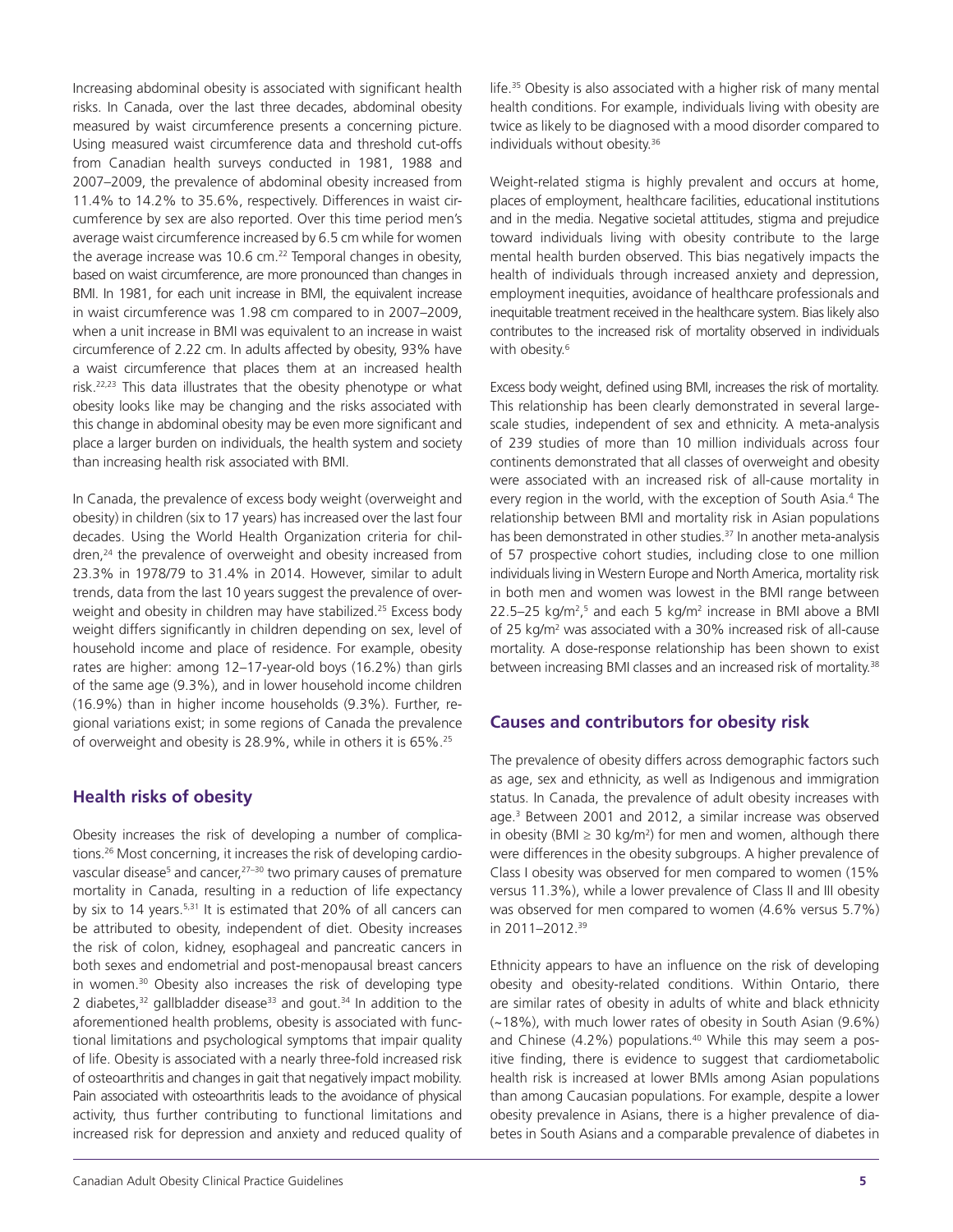Chinese populations compared to white populations. When a BMI cut-off of 27.5 kg/m<sup>2</sup> is used, the rates of obesity in South Asian (19.3%) and West Asian (19.5%) populations, compared to the national Canadian average are comparable over a similar time frame (~17%), while East Asian and South East Asian populations still report a much lower rate even with the lower BMI cut-offs (8.2% to 14.9%).41

According to self-reported data from the 2006 Aboriginal Peoples Survey, the prevalence of adult obesity was similar for Inuit, Metis and off-reserve First Nations populations (i.e., 23.9%, 26.4% and 26.1%, respectively). For on-reserve First Nations adults, self-reported estimates of obesity were much higher (36%). As self-reported data generally underestimates the prevalence of measured obesity, the actual prevalence of obesity in Indigenous populations is likely higher.<sup>42</sup>

Immigration status is associated with the prevalence of obesity. According to the 2016–2017 Canadian Health Measures Survey, immigrants are less likely to be living with obesity (17%) compared to non-immigrants (30%).<sup>21</sup>

Socio-cultural factors, such as education and income, and environmental factors, such as whether individuals live in urban versus rural areas, are associated with differences in obesity risk.<sup>43</sup> Although education and income are correlated, it appears they are associated with obesity differently in men and women. While income and education are inversely associated with obesity in Canadian women, the relationship between socio-economic status is weaker in Canadian men, with income demonstrating a positive relationship with obesity.<sup>44</sup> The relationship between socio-economic status and obesity is complex and may be mediated in part by socio-cultural factors at the individual level. Differences in the prevalence of obesity across geographical regions in Canada are not entirely predicted by income, education and health behaviour factors.<sup>45</sup> This points to other system-level factors, including government policy, the provision of and access to healthcare services and regional food and built environments that influence how people live and work.

While a significant amount of research has focused on individuallevel behaviours, such as food intake and levels of physical activity, that are associated with obesity, the relationship is not well defined.<sup>46</sup> While obesity rates have increased in Canada over the last three decades, data collected from population-level surveys report that calorie intake has in fact decreased and leisure time physical activity increased over the same time periods.<sup>47,48</sup> Other contributors within our modern environment increase the risk of developing obesity, such as medication use, chronic stress, insufficient sleep, decreased smoking rates and modern energy-saving conveniences, such as cars, remote controls, washing machines, etc. Many of these factors are associated with small changes in appetite or energy expenditure and demonstrate secular trends that mirror the rise in obesity.<sup>49,50</sup> In the case of medications, several pharmaceuticals used for treating comorbidities commonly associated with obesity, such as depression, hypertension and diabetes, are known to promote weight gain.<sup>51</sup> Thus, patients can find themselves in a paradoxical situation in that treatment for their obesity-related conditions also exacerbates their obesity.

#### **Assessment of obesity risk is challenging**

Health professionals should not rely solely on BMI to predict an individual's health risk. Although high BMIs are associated with an increase in morbidity and mortality risk at a population level, a high BMI may not be associated with poor health at the individual or patient level.52 Thus, while BMI may be used for initial screening, the assessment and diagnosis of obesity and its impact on patient health requires additional assessment and diagnosis. This is very important because there is substantial variation in health profiles observed between individuals with the same BMI. To add to this complexity, individuals with an elevated BMI may be described as "metabolically healthy" if they present without other obesity-related complications.52 However, it may be that metabolically healthy individuals affected by obesity, defined using BMI, are in transition to developing obesity-related complications. Therefore, health professionals should be aware of this risk and any mediating factors, such as levels of physical activity.<sup>53,54</sup>

#### **Conclusion**

In Canada, the prevalence of obesity increased three-fold over the last three decades and now affects one in four adults. Obesity, when defined by BMI, appears to have levelled off in the last 10 years. In contrast, when based on waist circumference, obesity continues to increase and is changing the obesity phenotype, which is concerning. Obesity and related complications negatively impact health and quality of life, taking years off life expectancy. In Canada, the increasing humanistic, health system and societal burden of obesity is significant and does not discriminate, affecting individuals across age, sex, ethnicity, geographical region and socio-economic class. The complex etiology of obesity has contributed to pervasive bias and stigma in the healthcare system and within society as a whole, and has hindered progress in managing obesity as a chronic disease. An urgent mobilization of knowledge and resources, and a collective effort is required to reduce the far-reaching and significant impact of obesity, a life-threatening disease, on the Canadian population.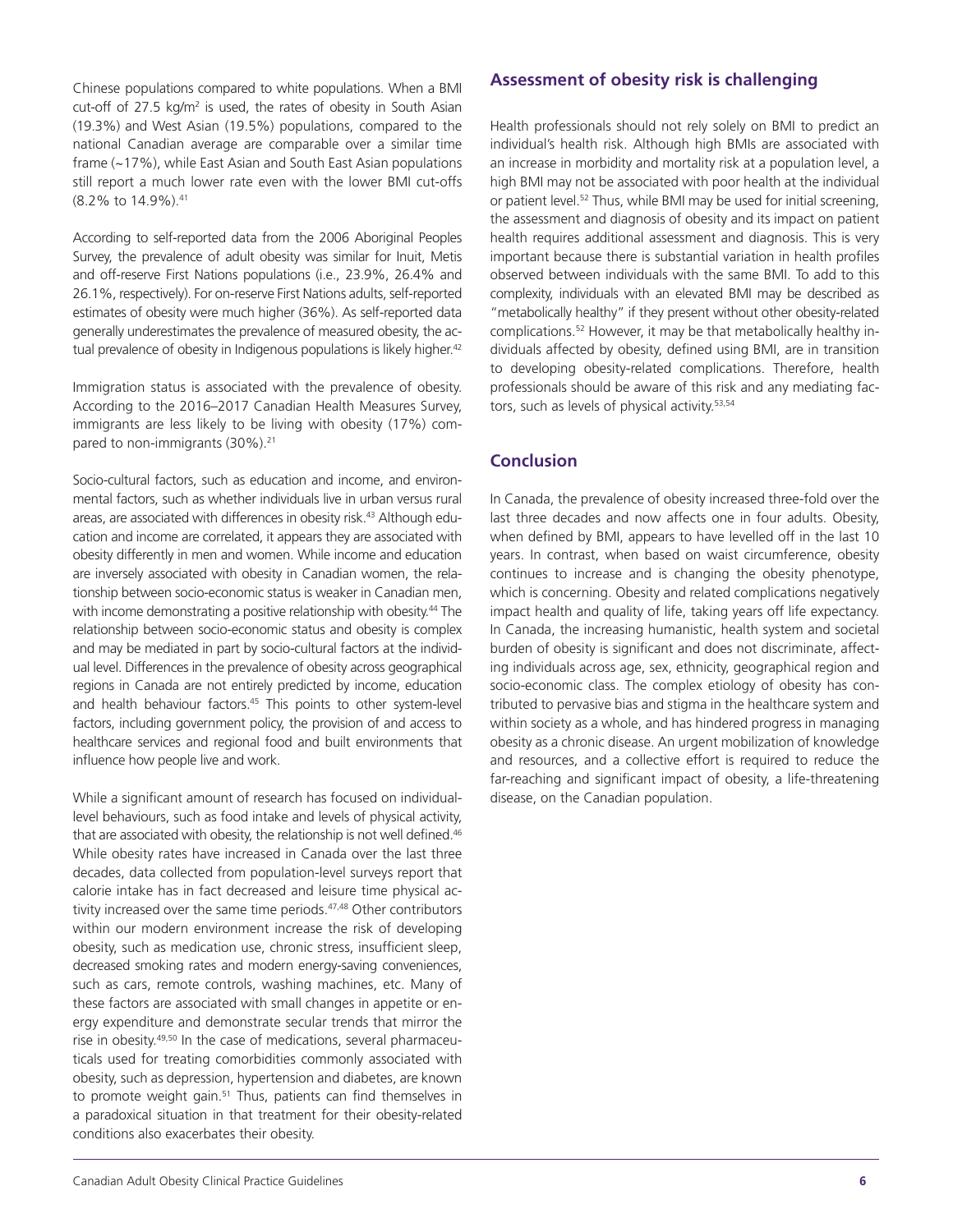#### Downloaded from: [https://obesitycanada.ca/guidelines/epidemiology](https://obesitycanada.ca/guidelines/epidemiology/)

This work is licensed under a Creative Commons [Attribution-NonCommercial-NoDerivatives](https://creativecommons.org/licenses/by-nc-nd/4.0/) 4.0 International License (CC BY-NC-ND 4.0). For reprint and all other inquiries please contact guidelines@obesitynetwork.ca / +1-(780)-492-8361.

The summary of the Canadian Adult Obesity Clinical Practice Guidelines is published in the Canadian Medical [Association](https://www.cmaj.ca/content/192/31/E875) Journal, and contains information on the full methodology, management of authors' competing interests, a brief overview of all recommendations and other details. More detailed guideline chapters are published on the Obesity Canada website at [www.obesitycanada.ca/guidelines.](https://obesitycanada.ca/guidelines/)

#### **Correspondence:**

guidelines@obesitynetwork.ca

#### **References**

- World Health Organization. Obesity and Overweight. https://www.who.int/ news-room/fact-sheets/detail/obesity-and-overweight. Published 2018.
- 2. Statistics Canada. Table 13-10-0096-20. Body mass index, overweight or obese, self-reported, adult, age groups (18 years and older). doi:10.25318/1310009601eng
- 3. Twells LK, Gregory DM, Reddigan J, Midodzi WK. Current and predicted prevalence of obesity in Canada: A trend analysis. CMAJ Open. 2014;2(1):E18-E26. doi:10.9778/cmajo.20130016
- 4. Global BMI Mortality Collaboration, Di Angelantonio E, Bhupathiraju SN, et al. Body-mass index and all-cause mortality: Individual-participant-data meta-analysis of 239 prospective studies in four continents. Lancet. 2016;388(10046):776- 786. doi:10.1016/S0140-6736(16)30175-1
- 5. Prospective Studies Collaboration, Whitlock G, Lewington S, et al. Body-mass index and cause-specific mortality in 900 000 adults: Collaborative analyses of 57 prospective studies. Lancet. 2009;373(9669):1083-1096. doi:10.1016/ S0140-6736(09)60318-4
- 6. Sutin AR, Stephan Y, Terracciano A. Weight discrimination and risk of mortality. Psychol Sci. 2015;26(11):1803-1811. doi:10.1177/0956797615601103
- 7. Swinburn BA, Kraak VI, Allender S, et al. The global syndemic of obesity, undernutrition, and climate change: The Lancet Commission report. Lancet. 2019;393(10173):791-846. doi:10.1016/S0140-6736(18)32822-8
- 8. Anis AH, Zhang W, Bansback N, Guh DP, Amarsi Z, Birmingham CL. Obesity and overweight in Canada: An updated cost-of-illness study. Obes Rev. 2010;11(1):31- 40. doi:10.1111/j.1467-789X.2009.00579.x
- 9. Public Health Agency of Canada. Obesity in Canada Health and economic implications. https://www.canada.ca/en/public-health/services/health-promotion/ healthy-living/obesity-canada/health-economic-implications.html. Published 2011.
- 10. Gupta S, Richard L, Forsythe A. The humanistic and economic burden associated with increasing body mass index in the EU5. Diabetes, Metab Syndr Obes Targets Ther. 2015;8:327-338. doi:10.2147/DMSO.S83696
- 11. Goettler A, Grosse A, Sonntag D. Productivity loss due to overweight and obesity: A systematic review of indirect costs. BMJ Open. 2017;7(10):e014632. doi:10.1136/bmjopen-2016-014632
- 12. James WPT. WHO recognition of the global obesity epidemic. Int J Obes. 2008;32:S120-S126. doi:10.1038/ijo.2008.247
- 13. WHO Consultation on Obesity. Obesity: Preventing and Managing the Global Epidemic: Report of a WHO Consultation. Geneva; 2000.
- 14. Health Canada. Canadian Guidelines for Body Weight Classification in Adults -Quick Reference Tool for Professionals. https://www.hc-sc.gc.ca/fn-an/alt\_formats/ hpfb-dgpsa/pdf/nutrition/cg\_quick\_ref-ldc\_rapide\_ref-eng.pdf. Published 2003.
- 15. Burkhauser R V., Cawley J. Beyond BMI: The value of more accurate measures of fatness and obesity in social science research. J Health Econ. 2008;27(2):519- 529. doi:10.1016/j.jhealeco.2007.05.005
- 16. Health Canada. Canadian Guidelines for Body Weight Classification in Adults - Quick Reference Tool for Professionals. https://www.canada.ca/en/health-canada/services/food-nutrition/healthy-eating/healthy-weights/canadian-guidelines-body-weight-classification-adults/quick-reference-tool-professionals.html. Published 2016.
- 17. Padwal RS, Pajewski NM, Allison DB, Sharma AM. Using the Edmonton obesity staging system to predict mortality in a population-representative cohort of people with overweight and obesity. CMAJ. 2011;183(14):E1059-E1066. doi:10.1503/cmaj.110387
- 18. Public Health Agency of Canada. Obesity in Canada Snapshot. Figure 1. https://www.canada.ca/en/public-health/services/reports-publications/obesity-canada-snapshot.html. Published 2012.
- 19. Public Health Agency of Canada. Obesity in Canada Snapshot. Figure 2. https://www.canada.ca/en/public-health/services/reports-publications/obesity-canada-snapshot.html. Published 2012.
- 20. Public Health Agency of Canada. Obesity in Canada Snapshot. Figure 3a and 3b. https://www.canada.ca/en/public-health/services/reports-publications/obesity-canada-snapshot.html. Published 2012.
- 21. Statistics Canada. Obesity in Canadian Adults, 2016 and 2017. https:// www150.statcan.gc.ca/n1/en/pub/11-627-m/11-627-m2018033-eng.pdf?st=-ltWJ3ou. Published 2018.
- 22. Janssen I, Shields M, Craig CL, Tremblay MS. Prevalence and secular changes in abdominal obesity in Canadian adolescents and adults, 1981 to 2007-2009. Obes Rev. 2011;12(6):397-405. doi:10.1111/j.1467-789X.2010.00815.x
- 23. Janssen I, Shields M, Craig CL, Tremblay MS. Changes in the obesity phenotype within Canadian children and adults, 1981 to 2007-2009. Obesity. 2012;20(4):916-919. doi:10.1038/oby.2011.122
- 24. World Health Organization. WHO Child Growth Standards. Dev Med Child Neurol. 2009;51(12):1002-1002. doi:10.1111/j.1469-8749.2009.03503.x
- 25. Rao DP, Kropac E, Do MT, Roberts KC, Jayaraman GC. Childhood overweight and obesity trends in Canada. Heal Promot Chronic Dis Prev Canada Res Policy Pract. 2016;36(9):194-198. doi:10.24095/hpcdp.36.9.03
- 26. Guh DP, Zhang W, Bansback N, Amarsi Z, Birmingham CL, Anis AH. The incidence of co-morbidities related to obesity and overweight: A systematic review and meta-analysis. BMC Public Health. 2009;9:88. doi:10.1186/1471-2458-9-88
- 27. Aune D, Greenwood DC, Chan DSM, et al. Body mass index, abdominal fatness and pancreatic cancer risk: A systematic review and non-linear dose-response meta-analysis of prospective studies. Ann Oncol. 2012;23(4):843-852. doi:10.1093/annonc/mdr398